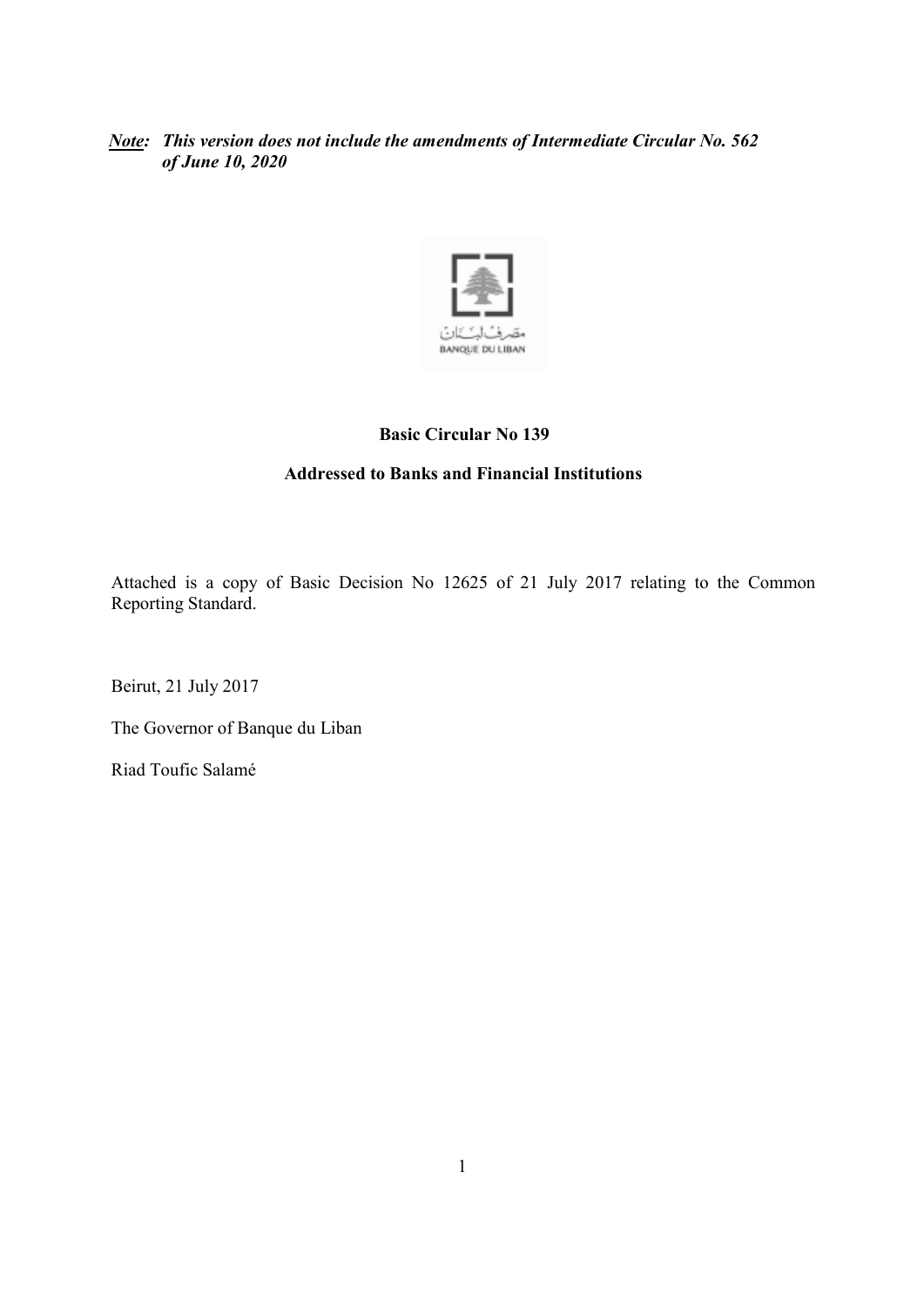## **BANQUE DU LIBAN**

### **Basic Decision No 12625**

### **Common Reporting Standard**

**The Governor of Banque du Liban,** 

**Pursuant to the Code of Money and Credit, notably Articles 70, 174, and 182 thereof;** 

**Pursuant to urgent Law No 55 of 27 October 2016 (Exchange of Information for Tax Purposes) relating to the automatic exchange of information in accordance with the obligations stipulated in any applicable international convention, notably Paragraphs "Sixth" and "Ninth" thereof,** 

**Pursuant to Decree No 1022 of 7 July 2017, relating to the detailed implementation of Subparagraph 3, Paragraph Sixth of Law No 55 of 27 October 2016 (Exchange of Information for Tax Purposes),** 

**In line with the international recommendations issued by the Global Forum on Transparency and Exchange of Information for Tax Purposes, and by the OECD; and** 

**Pursuant to the Decision of the Central Council of Banque du Liban, taken in its meeting of 19 July 2017,** 

### **Decides the following:**

#### **Article 1: Definitions**

- **First:** For the purpose of implementing the provisions of Law No 55 of 27 October 2016 (Exchange of Information for Tax Purposes) and the provisions of this Decision, the following definitions shall be adopted:
	- **(1) Law**: Law No 55 of 27 October 2016.
	- **(2) Decree**: the Decree relating to the detailed implementation of Subparagraph 3, Paragraph Sixth of Law No 55 of 27 October 2016 (Exchange of Information for Tax Purposes),
	- **(3) Standard**: the Common Reporting Standard for the automatic exchange of information and the related commentaries, which was approved by the OECD Council on 15 July 2014, and contains the reporting and due diligence procedures for the automatic exchange of information,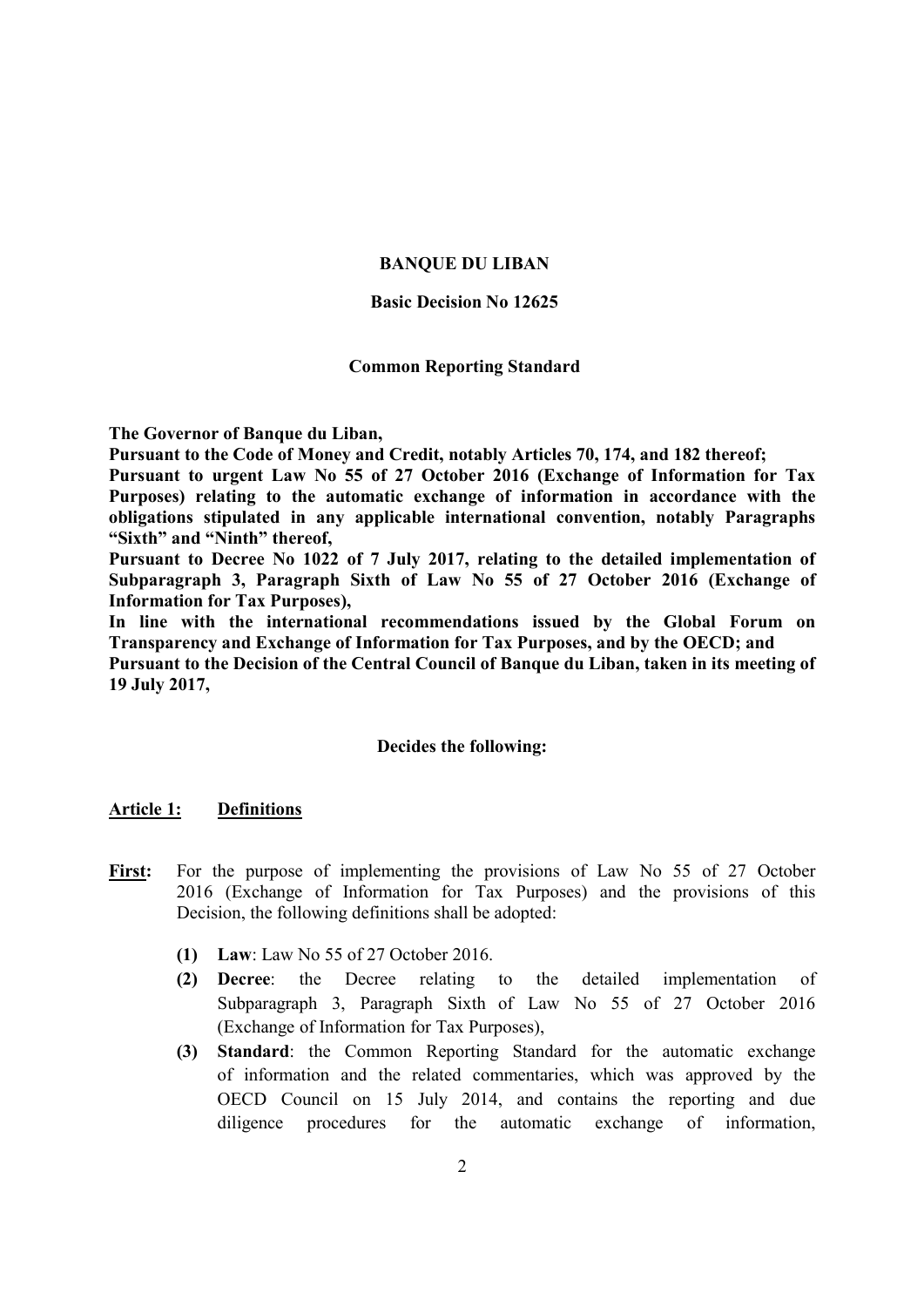including any subsequent amendment and explanation thereto published by the OECD.

**(4) Participating jurisdiction**: any jurisdiction listed in Table 3 of the Decree.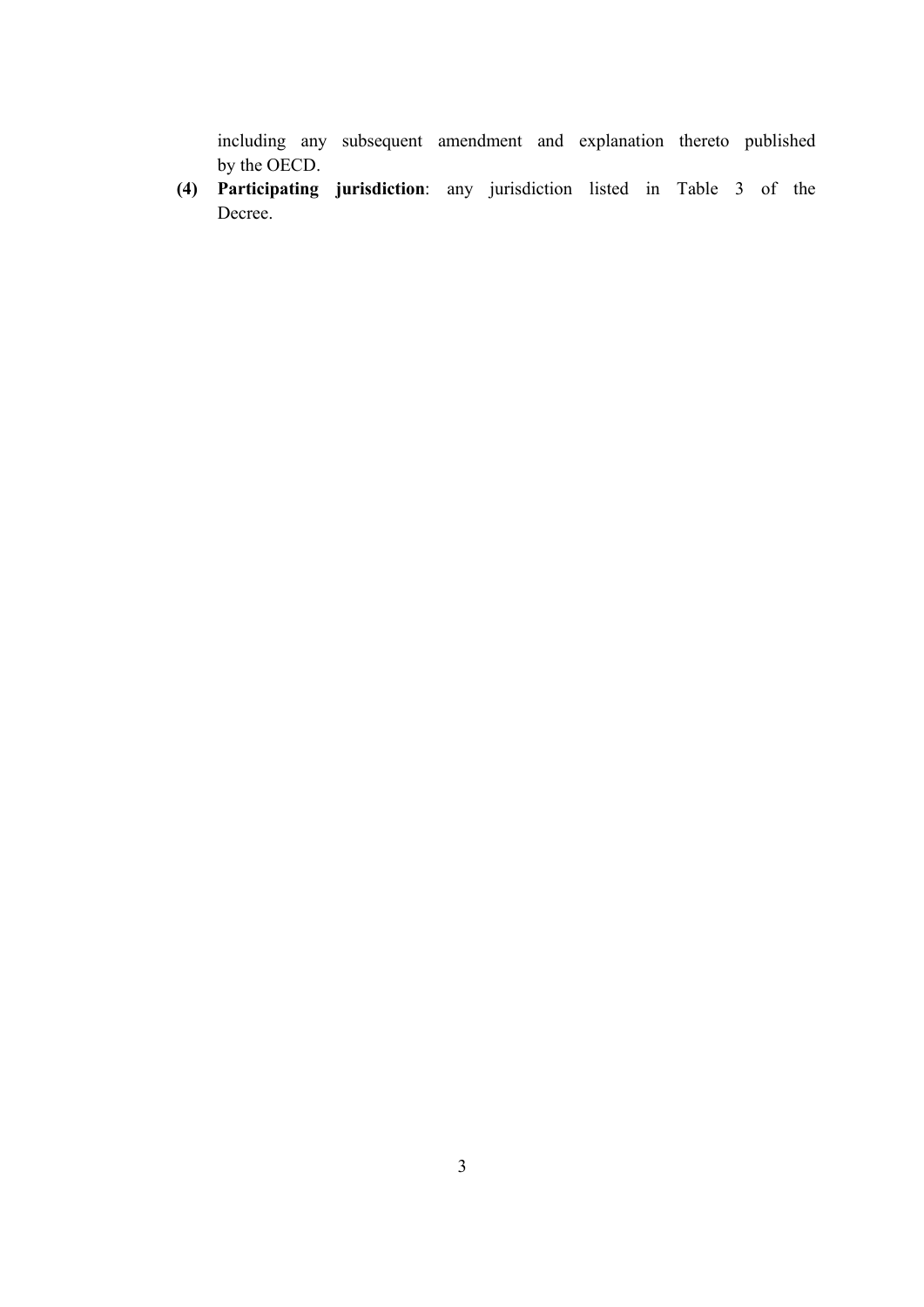#### **(5) Financial Institution**:

- a- Any bank, financial institution, company, or organism regulated by Banque du Liban and performing activities that are similar to those of the financial institution as defined in Section VIII of the Standard.
- b- This definition excludes the branches located outside Lebanon of the financial institutions defined in Clause (a) above.
- c- The definition in Clause (a) includes the branches operating in Lebanon of financial institutions that are not resident in Lebanon, and which perform the activities of the Financial Institution as defined in Section VIII of the Standard.
- **(6) Reporting Financial Institution:** any Financial Institution that is not a Non-Reporting Financial Institution, as defined below.
- **(7) Non-reporting Financial Institution:** 
	- a- Any Financial Institution as defined in Section VIII, Subparagraphs [B1 (a), (b), (d) and (e)] of the Standard; or
		- b- Any entity listed in Table 2 of the Decree.
- **(8) Financial account:** any account as defined in Section VIII of the Standard.
- **(9) Pre-existing account**: any financial account maintained by a Reporting Financial Institution on 30 June 2017.
- **(10) New account:** a Financial Account opened at a Reporting Financial Institution on or after 1 July 2017.
- **(11) High-value account:** a Pre-existing Account held by one or more natural persons/individuals, whose aggregate balance or value exceeds the amount of USD 1,000,000 on 30 June 2017 and 31 December 2017, or on 31 December of any subsequent year.
- **(12) Lower-value account:** a Pre-existing Account held by one or more natural persons/individuals, whose aggregate balance or value does not exceed the amount of USD 1,000,000 on 30 June 2017.
- **(13) Excluded account:** 
	- a- Any account as defined in Section VIII, Subparagraphs [C17 (a) to (f)] of the Standard; or
	- b- Any account listed as an Excluded Account in Table 1 of the Decree.
- **(14) Information return:** a report containing the information specified in Section I of the Standard.
- **(15) Account holder:** any person as defined in Section VIII, Subparagraph [E1] of the Standard.
- **(16) Controlling person:** any person as defined in Section VIII of the **Standard**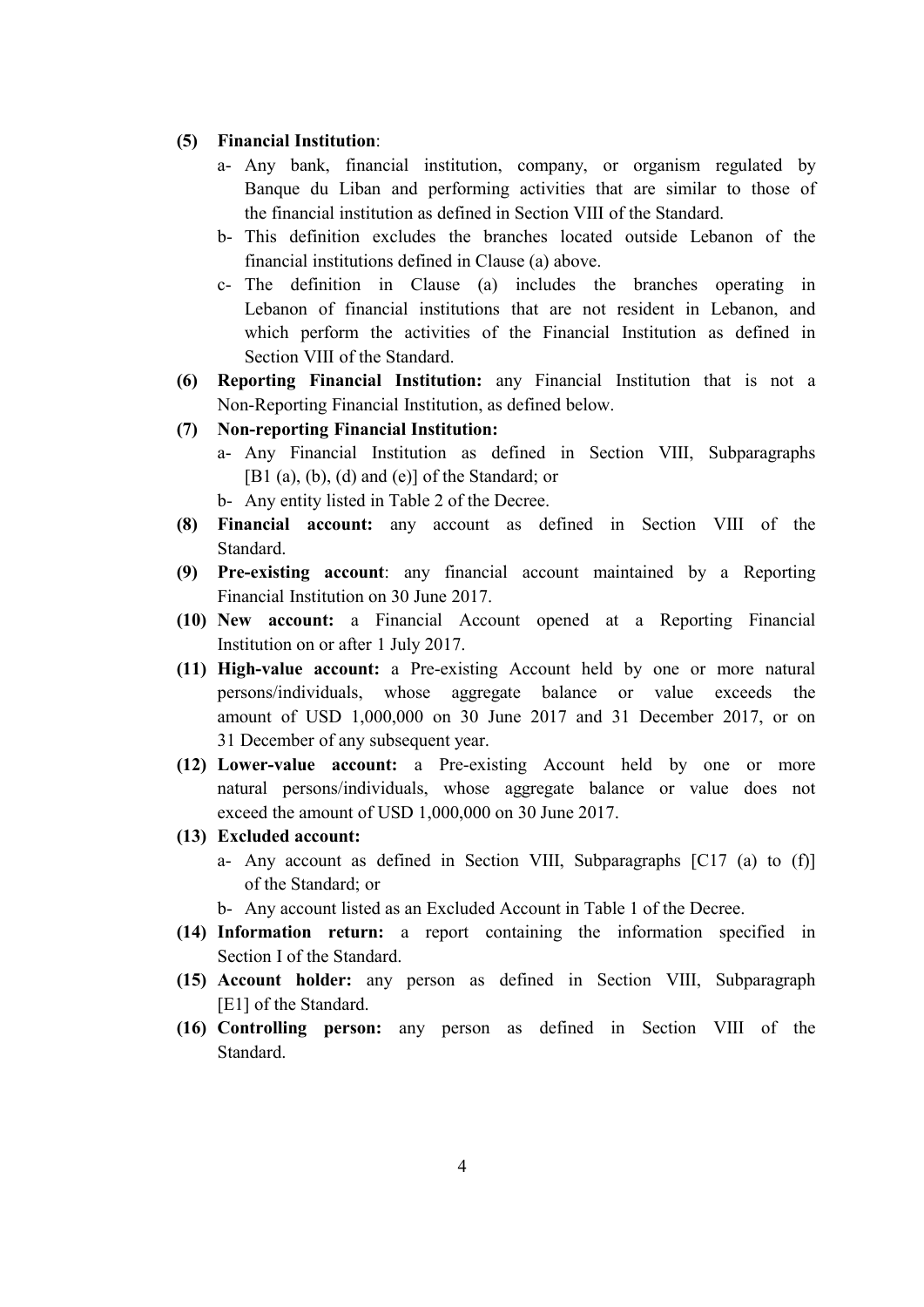- **(17) Change in circumstances**: any change which yields additional information about a person's status or information that is inconsistent with such status. The expression "change in circumstances" shall also cover any change in, or addition to the information related to the Account Holder's account (including any addition, substitution, or other change in the Account Holder's status), or any change in the information related to any other account linked to the Account Holder's account (based on the financial accounts aggregation rules specified in Section VII, Subparagraphs [C1 to 3] of the Standard), in case that change or addition of information affects the Account Holder's status.
- **Second:** 1- For the purpose of implementing Section I of the Standard, Reportable Jurisdiction shall mean any jurisdiction listed in Table 4 of the Decree. 2- For the purpose of implementing the due diligence procedures specified in Sections II through VII of the Standard and in this Decision, Reportable Jurisdiction shall mean any jurisdiction other than Lebanon and the United States of America. 3- For the purpose of implementing this Decision, the date to be specified in the definition of "Qualified Credit Card Issuer" in Section VIII, Subparagraph [B8] of the Standard, shall be 1 July 2017 inclusively.
- **Third:** Any term or expression defined in the Standard but not in Paragraph "Second" of the Law or in this Decision, shall have the same meaning set forth in the Standard.

## **Article 2: Due Diligence Obligations**

- 1- Reporting Financial Institutions shall comply with the following:
	- a- To establish, keep, and document the due diligence procedures stipulated in Sections II through VII of the Standard, as well as the procedures stipulated in Articles 2 and 3 of this Decision.
	- b- To identify reportable accounts by implementing the due diligence procedures stipulated in Sections II through VII of the Standard, without prejudice to Paragraph 2 of this Article.
	- c- To treat the financial account as a reportable account, as of the date it is identified as such, in accordance with the due diligence procedures stipulated in Sections II through VII of the Standard. In case no other time-limit is set, the account-related information shall be reported annually, as of the year following the year to which the information relates.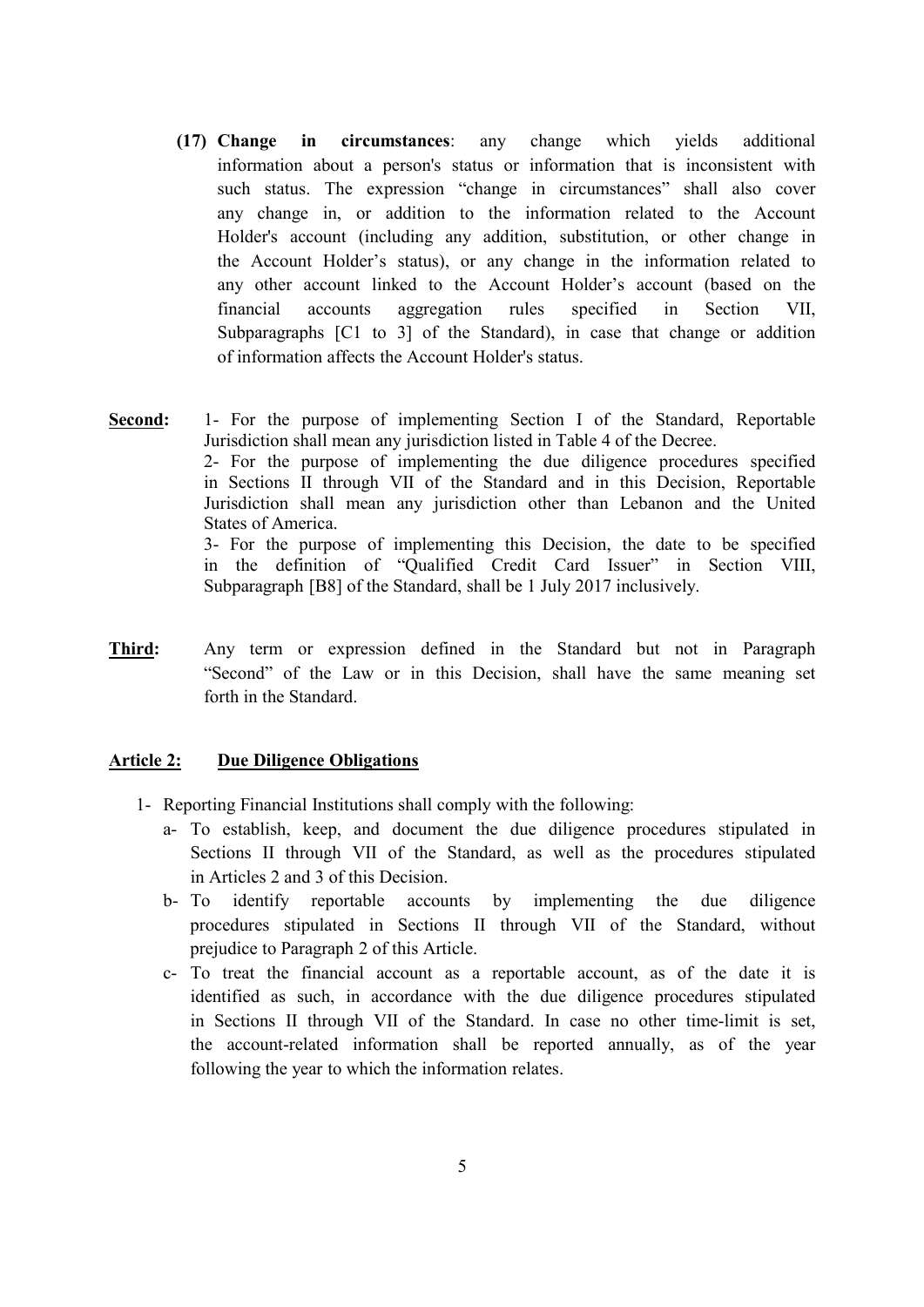- d- For the purpose of this Decision, to treat an account with a negative balance or value as an account with a balance or value equal to nil.
- e- For the purpose of determining the balance or value of an account opened at a Reporting Financial Institution, to convert the account's balance or value into the US dollar, at the official exchange rate set by Banque du Liban, so as to identify the accounts subject to a threshold on 30 June 2017, 31 December 2017, or 31 December of any subsequent year.
- f- For the purpose of this Decision, to treat a Financial Account held by a person as partner in a partnership, and used by that person in that capacity, as an entity account.
- g- Whenever a Reporting Financial Institution relies on information collected pursuant to AML/KYC procedures in order to identify the Controlling Person of the New Entity Account Holder (Section VI, Subparagraph [A2 (b)] of the Standard), these procedures must be consistent with the FATF-Financial Action Task Force Recommendations 10 and 25 (as adopted in February 2012).
- 2- Reporting Financial Institutions may adopt the following procedures:
	- a- To apply the Residence Address Test to Lower Value Accounts held by natural persons/individuals, as defined in Section III, Subparagraph [B1] of the Standard.
	- b- To apply Section V, Paragraphs [A to C] of the Standard, to determine whether a Pre-existing Entity Account is subject to the due diligence procedures specified in Section V of the Standard.
	- c- Regarding New Entity Accounts, to rely solely on a self-certification from the Account Holder or from the Controlling Person, so as to determine whether a Controlling Person of a Passive NFE is a Reportable Person, as defined in Section VIII of the Standard.
- 3- The due diligence procedures with respect to the Standard's Sections and Paragraphs enumerated below, shall be implemented according to the following dates:
	- a- Section III "Due diligence for Pre-existing Individual Accounts":
		- 1- Subparagraph [C6]: 30 June 2017
		- 2- Paragraph D: 31 December 2017 for High Value Accounts; and 31 December 2018 for Lower Value Accounts.
	- b- Section V "Due diligence for Pre-existing Entity Accounts":
		- 1- Paragraph A: 30 June 2017
		- 2- Paragraph B: 30 June 2017 concerning both dates
		- 3- Paragraph E :
			- Subparagraph [E1]: 30 June 2017 and 31 December 2018, respectively.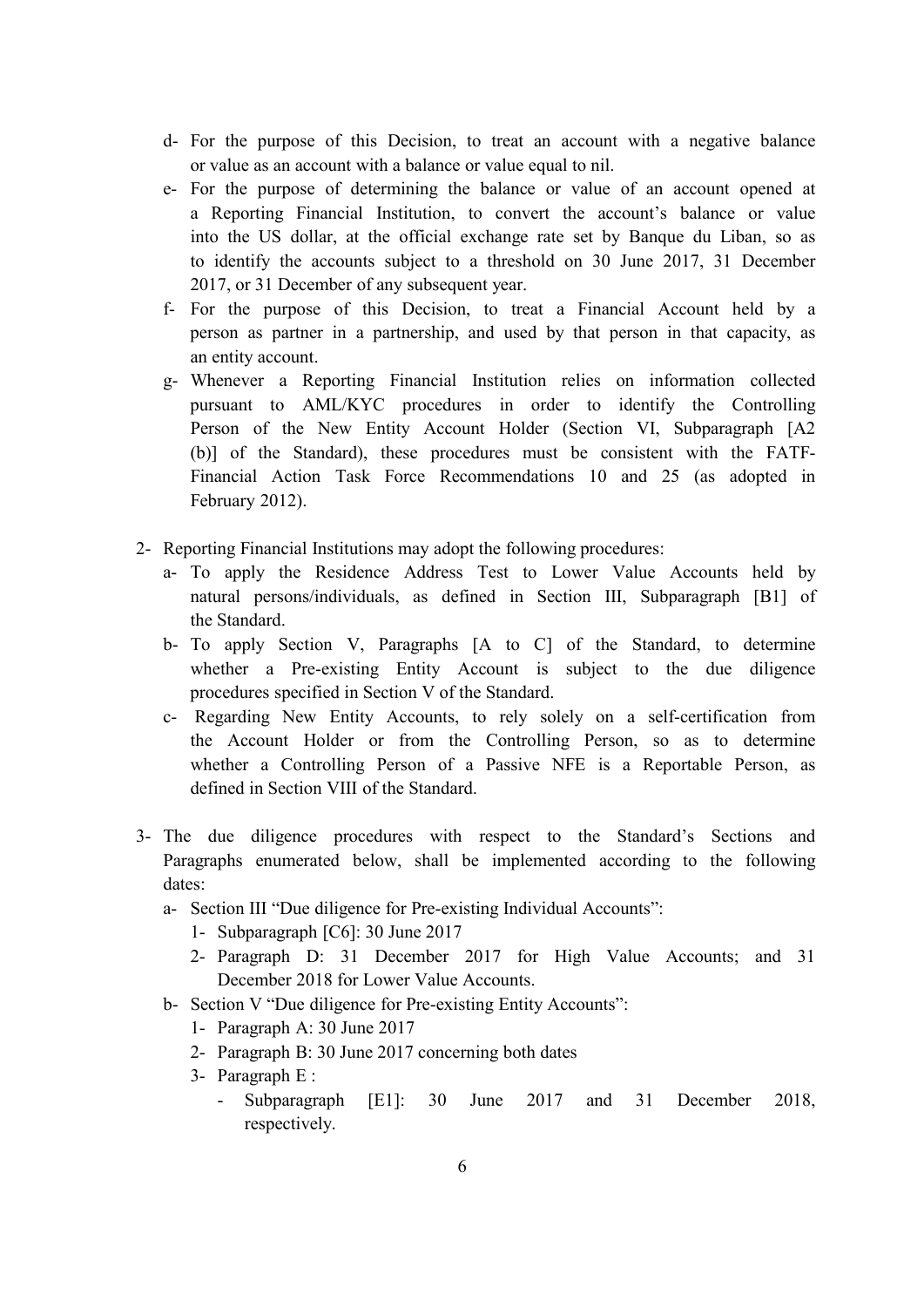- Subparagraph [E2]: 30 June 2017
- c- Upon the implementation of the Standard, Section III-Subparagraph [C6], Section V- Paragraphs A and B and Subparagraph [E2], and Section VIII-Subparagraph [C15], and only for that purpose, the expressions "the last day of any subsequent year" and "31 December of any subsequent year" shall mean "31 December 2017 and 31 December of any subsequent year".

## **Article 3: Reporting Obligation**

- 1- The Reporting Financial Institution shall directly submit to the Ministry of Finance an Information Return that contains the information relating to the calendar year 2017 and to each subsequent calendar year, with respect to each financial account identified as a reportable account maintained by the Reporting Financial Institution at any time during the year. Banque du Liban shall remain the sole regulatory body in charge of the sound implementation of the Law, the Decree, and this Decision.
- 2- In case a Reporting Financial Institution applies, during a calendar year, the due diligence procedures set forth in Article 2 of this Decision, and if no account is identified as a reportable account, then such Reporting Financial Institution shall submit an Information Return evidencing that it maintains no such reportable accounts in respect of that year.
- 3- The Reporting Financial Institution shall submit an electronic Information Return directly to the Ministry of Finance, no later than 30 June of the year following the reporting calendar year. This Information Return shall then be forwarded to the competent authority of the relevant jurisdiction specified in Table 4 of the Decree, no later than 30 September of the year following the reporting calendar year, provided the first information exchange takes place at the latest by 30 September 2018.

## **Article 4: Records**

- 1- Each Reporting Financial Institution must retain the records it has received or has prepared pursuant to the provisions of this Decision, including any documentary evidence and self-certification submitted by the account-related person.
- 2- Under this Decision, each Reporting Financial Institution that retains electronic records must keep these records in an electronically readable format throughout the period specified in Paragraph 4 below.
- 3- Under this Decision, each Reporting Financial Institution that has obtained or has created records in a language other than Arabic, must provide, upon request and at its own expense, a translation of such records into Arabic.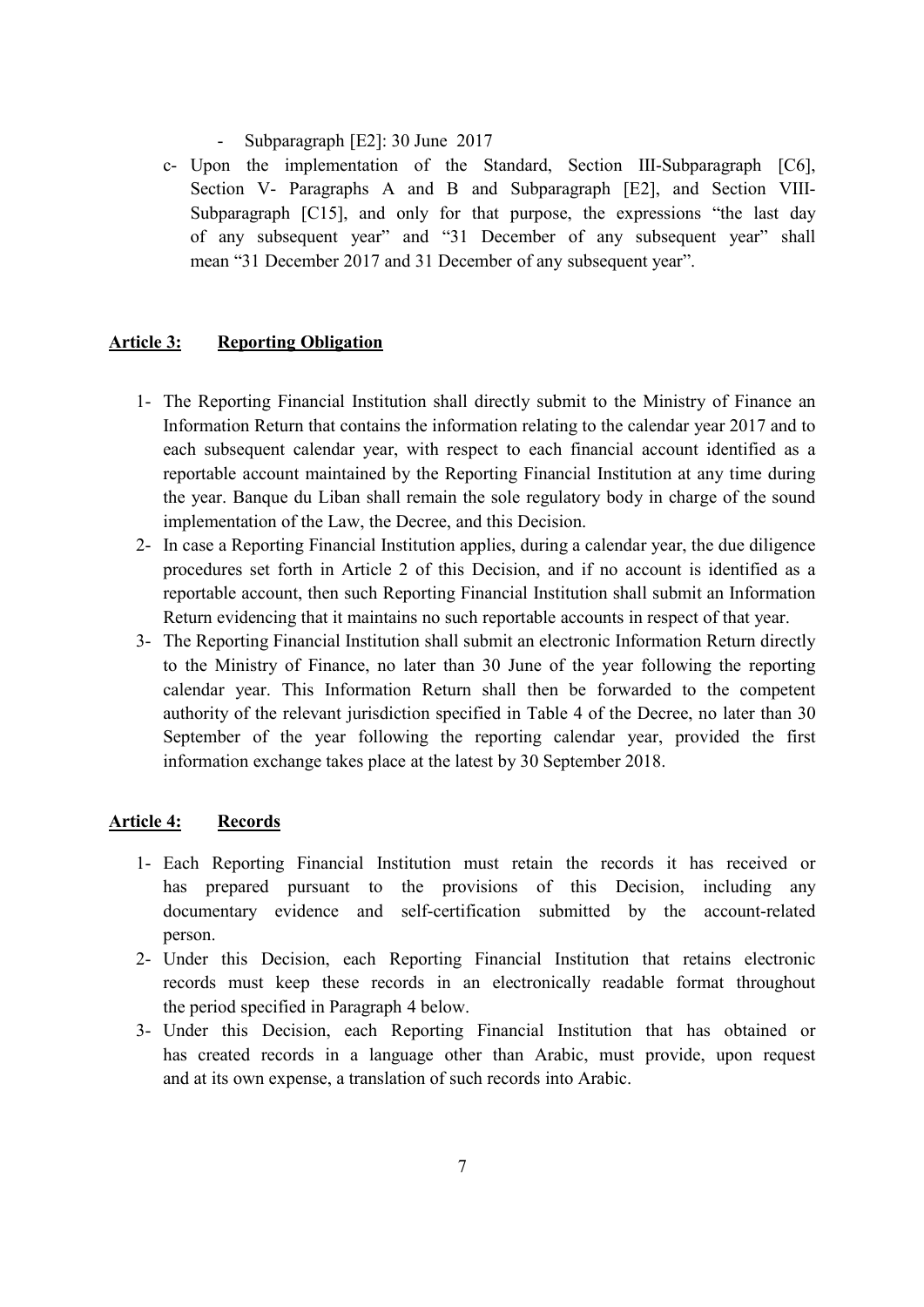- 4- Under this Decision, each Reporting Financial Institution must keep the records and documents relating to the entries received or created pursuant to this Decision, for a minimum period of 10 years:
	- a- For the self-certification submitted by the account-related person: starting from the closing date of the concerned Financial Account.
	- b- In all other cases: starting from the end of the last calendar year referred to in the record.

## **Article 5: Control and Review of Books and Records**

In addition to their respective authority and for the purpose of controlling the proper implementation of this Decision, Banque du Liban and/or the Special Investigation Commission (SIC) may request the Reporting Financial Institution to provide, within a period of no less than 14 days, any information and copies of any books, records, or documents.

## **Article 6: Anti-avoidance**

If a person enters in any arrangements or engages in practices that could be considered as being mainly or secondarily intended to avoid any obligations imposed by law or under this Decision, that person shall remain subject to the obligation he/she has attempted to avoid, as if he/she has neither entered in any such arrangements nor engaged in any such practices.

## **Article 7: Sanctions**

Each Reporting Financial Institution that contravenes the provisions of this Decision or fails to comply with the obligations thereof, shall be subject to the fine stipulated in the applicable laws, without prejudice to the right of Banque du Liban and/or the SIC to impose administrative sanctions and financial penalties pursuant to the Code of Money and Credit and to Law No 44 of 24 November 2015.

## **Article 8: Interpretation**

The provisions of this Decision must be read and implemented in accordance with the Standard and its commentaries and with each amendment thereto.